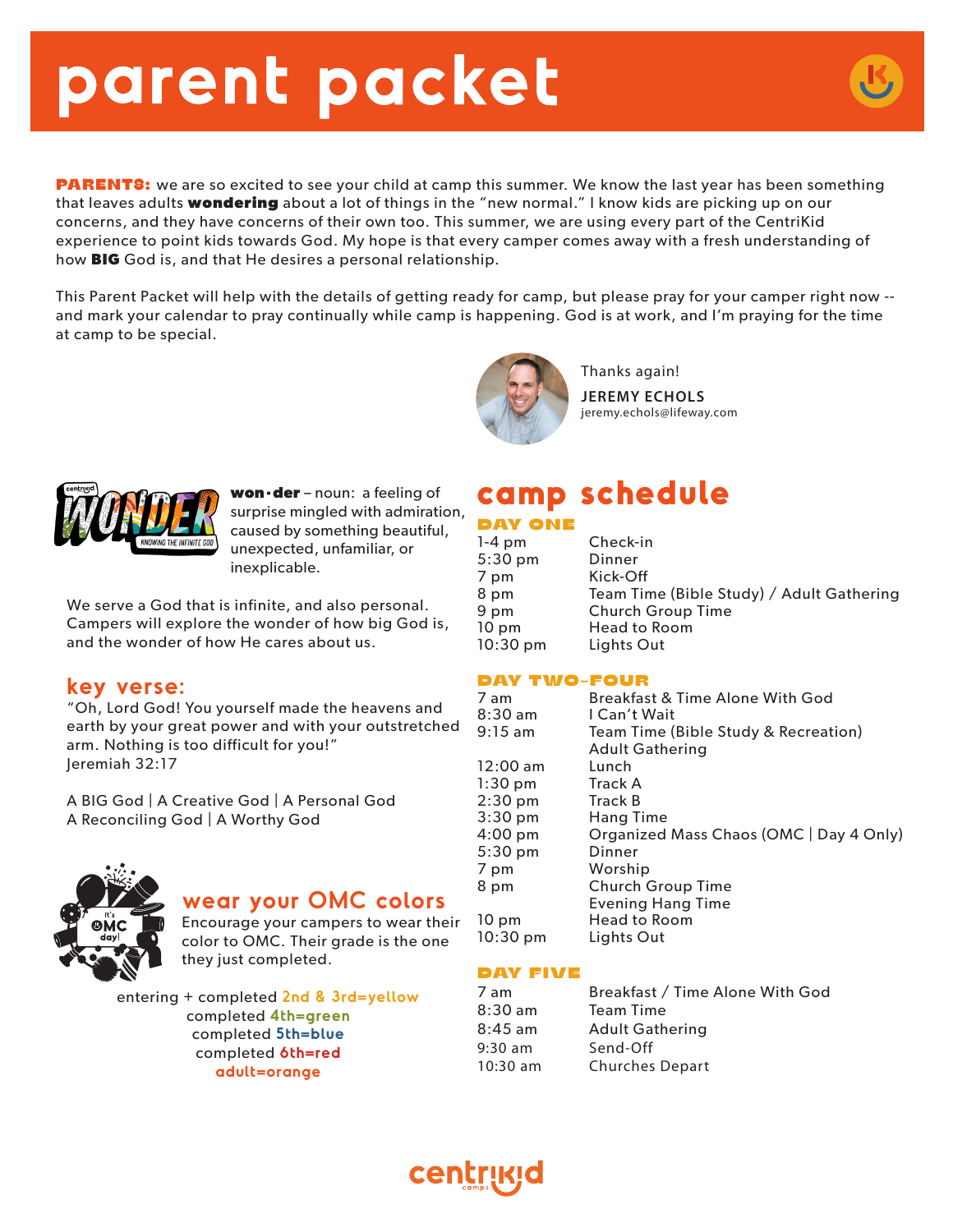# **I have a question**



# **What is OMC?**

OMC is our favorite game at CentriKid Camps! OMC stands for Organized Mass Chaos. It happens in the afternoon of the last full day of camp.

Every camper will compete for their color team by completing task cards. Every player is trying to complete a different task, but the biggest rule of the game is that you can't say "no." So every time a camper asks another for help, they must stop their task and help.

After a camper completes the task, they turn it in for a point. The team with the most task cards in their bucket wins! While adults don't complete cards, they still help kids with tasks, take pictures, help in the No Fly Zone, and get very \*messy.

*\*Messy at OMC means you're covered in shaving cream and soaked from water balloons. Get excited!*

## **How does my child get to Bible study and tracks?**

We take safety very seriously. Your kids will dismiss from the auditorium for Team Time (Bible study and Recreation). They will meet at The Spot, our central meeting place for Track Times.

## **How will mail at camp work?**

We will deliver any mail that comes to camp to churches, but be aware of slowdowns. We recommend sending your letters with your Group Leaders or in your campers' luggage!

## **What about camp t-shirts?**

Every participant at camp will get a t-shirt during Check-In! It's always good to know they'll have an extra shirt at camp just in case they need it! Some church groups are wearing their camp shirt on the first day or on the ride home!



### **What is in the camp store this year?**

Many items will be specific to a camper's team color so he/she can fully support their color team throughout the week. Our store includes items like t-shirts, bracelets, water bottles, and more! Prices for store items will range from \$1-\$30.

On the next page, you will see more information about Camper Care Packages, Camp Store Cards\*, and photos. Don't forget to let your Group Leader know what you're wanting to purchase for your child, so they can send in preorders. Ask your Group Leader when this information is due.

*\*Preorders must be placed by the Group Leader, not by individuals.* 

### **How much free time will my campers have?**

At CentriKid, almost every moment is scheduled. Campers have a few extra minutes around meals and about an hour at the end of the night. We have "Hang Time," which is time for leaders and the staff to hang out with your kids. There will be lots of Hang Time options that campers can choose to take part in.

# PACKING

## **bring to camp**

- Sleeping bag or bedding (Ask your Group Leader about sheet size)
- Shampoo, toothpaste, toothbrush, deodorant, etc.
- Clothes that can be worn to Recreation and Tracks (t-shirts/shorts for each day)
- Clothes that can get messy (for OMC)
- Bag for dirty and wet clothes
- Tennis shoes for Recreation/outdoor Tracks
- Bible, notepad, pen, and backpack to carry things
- Water bottle
- Sunscreen
- Spending money for snacks, Camp Store, and Missions Offering (all optional, of course)
- Modest one-piece bathing suit or two-piece with dark shirt to wear over it
- A watch
- Your child's name labeled on everything
- Towels—for showers and swimming (where available)
- hand sanitizer
- face masks (recommended)

## **don't bring**

- Anything that advertises alcohol, tobacco, or illegal drugs
- Anything that promotes racism, sexism, or hatred of any group or person
- Anything that promotes sexual actions or situations
- Short or tight fitting clothing
- Alcohol, tobacco, illegal drugs, fireworks, or weapons
- iPods, rollerblades, video games, electronics, etc.